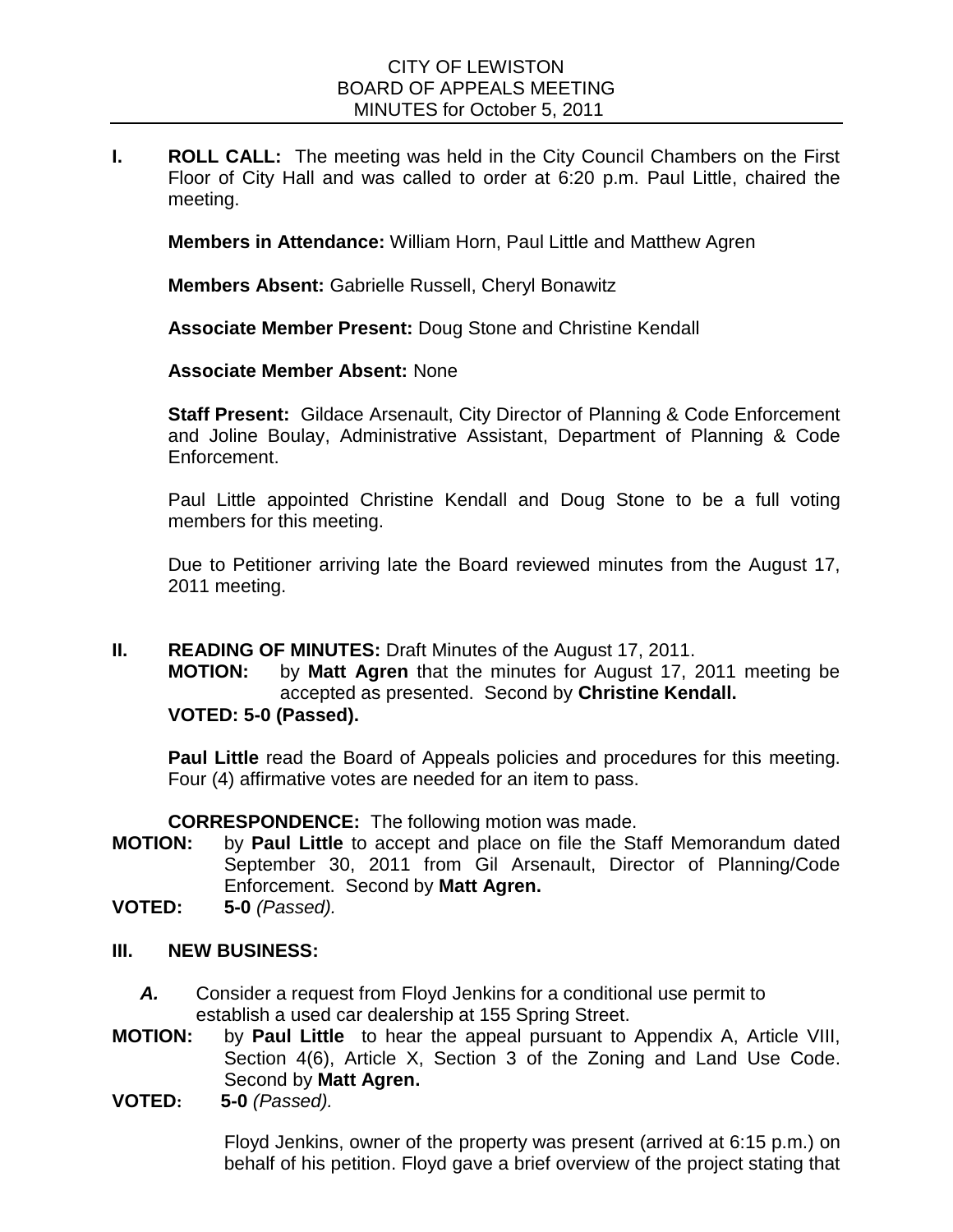the building will have an automotive service bay, an office and bathroom facilities. Floyd also stated that the used car dealership will not create an adverse impact in the neighborhood.

Susan Collins owner of 178 Spring Street was present with concerns regarding activities that are occurring on the adjacent property located at 165 Spring Street, owned by Mr. Jenkins. Susan questioned the upkeep of the 165 Spring Street property. Young adults have been given permission to skateboard on the concrete surface (once the floor of a building that was demolished several years ago) and Susan is concerned with the safety of the neighborhood as there has been significant criminal activity in recent months. Susan stated she is in favor of the project at 155 Spring Street but would like some of her concerns addressed.

Gil suggested that in order to ensure the use of the 155 Spring Street property will not have an adverse impact on adjoining uses the Board should consider conditions he has listed in his staff memo dated September 30, 2011. Gil also stated that a certificate of occupancy permit to be issued by the City of Lewiston is required prior to the use of the property for used car dealership and if approved by the Board the permit will not be issued until the property is in full code compliance .

Paul Little questioned whether there would be any significant changes to the property. Doug Stone also questioned how many and type of vehicles would be on the lot. Floyd stated there would be no significant changes to the property and that the dealership would be selling exotic and classic cars.

The public portion of the hearing was closed as there were no comments forthcoming.

The following motion was made:

- **MOTION:** by **Christine Kendall,** I find the facts contained in the notice of appeal and the site analysis portion of the written comments of the City staff is accurate and correct. I further find all of the standards pursuant to Appendix A, Article VIII, Section 4(6), Article X, Section 3 of the Ordinances of the City of Lewiston have been met and satisfied. I conclude that all of the standards imposed by the Zoning Ordinance for the granting of this appeal have been met. Therefore, I move that the appeal be granted to Floyd Jenkins with the following conditions:
	- 1. Petitioner shall have no more than two uninspected motor vehicles parked, kept or stored on the premises at any one time.
	- 2. Petitioner shall have no inoperative motor vehicles parked, kept or stored on the property at any time.
	- 3. Petitioner shall have no motor vehicles parked, kept or stored on premises in a state of major disassembly, despair, or in process of being stripped or dismantled.